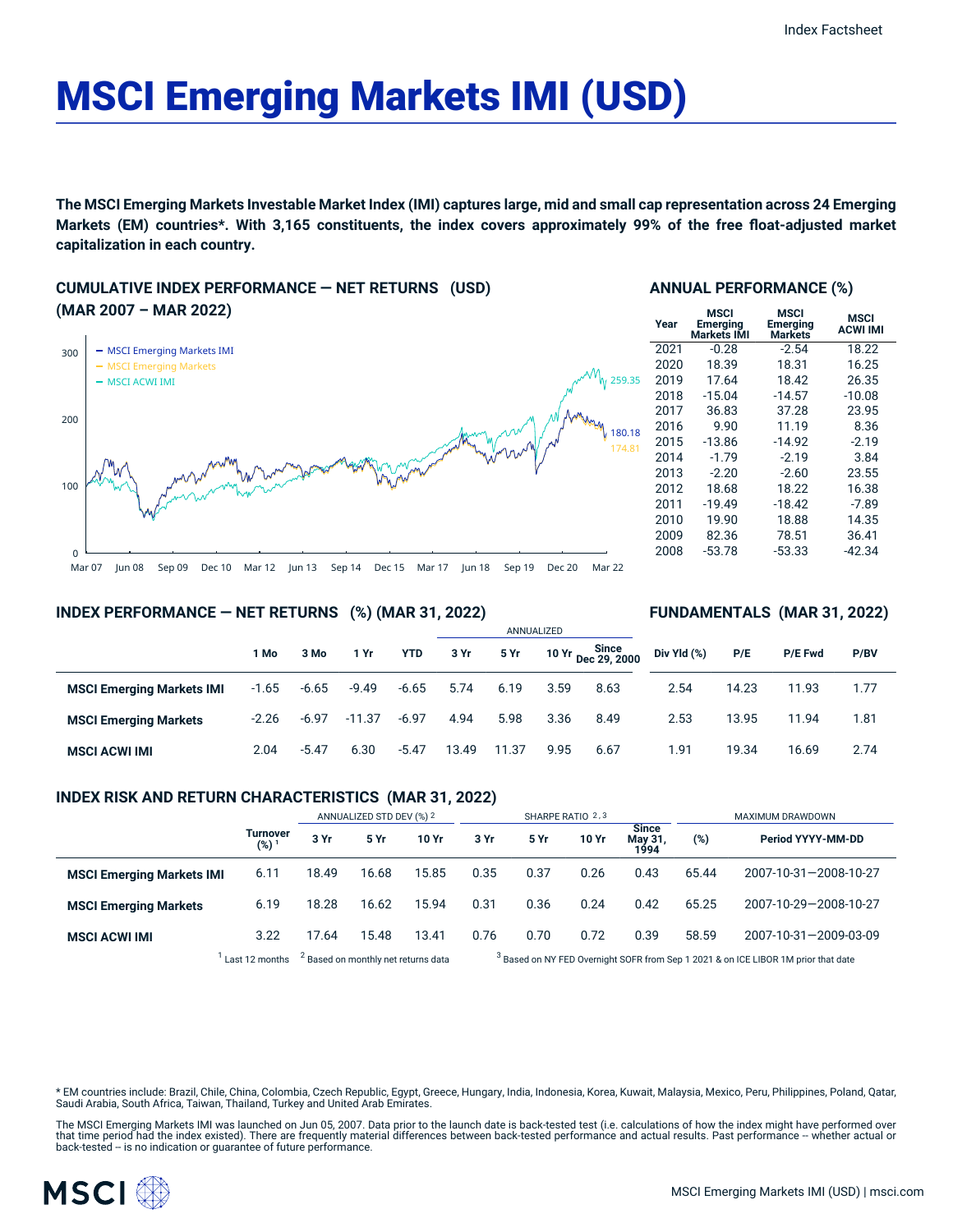# **INDEX CHARACTERISTICS**

# **TOP 10 CONSTITUENTS**

|                     | <b>MSCI Emerging Markets IMI</b> |                            | Country   | <b>Float Adj Mkt</b>  | Index        | <b>Sector</b>     |
|---------------------|----------------------------------|----------------------------|-----------|-----------------------|--------------|-------------------|
| Number of           | 3,165                            |                            |           | Cap<br>(USD Billions) | $Wt.$ $(\%)$ |                   |
| <b>Constituents</b> |                                  | TAIWAN SEMICONDUCTOR MFG   | <b>TW</b> | 513.29                | 6.11         | Info Tech         |
|                     | <b>Mkt Cap (USD Millions)</b>    | TENCENT HOLDINGS LI (CN)   | <b>CN</b> | 275.33                | 3.28         | <b>Comm Srvcs</b> |
| <b>Index</b>        | 8,398,583.66                     | SAMSUNG ELECTRONICS CO     | <b>KR</b> | 274.24                | 3.27         | Info Tech         |
| Largest             | 513,286.05                       | ALIBABA GRP HLDG (HK)      | <b>CN</b> | 217.31                | 2.59         | <b>Cons Discr</b> |
| <b>Smallest</b>     | 29.20                            | <b>RELIANCE INDUSTRIES</b> | IN        | 99.25                 | 1.18         | Energy            |
| Average             | 2,653.58                         | <b>INFOSYS</b>             | IN        | 84.66                 | 1.01         | Info Tech         |
| Median              | 661.78                           | <b>VALE ON</b>             | <b>BR</b> | 82.60                 | 0.98         | <b>Materials</b>  |
|                     |                                  | <b>MEITUAN B</b>           | <b>CN</b> | 81.31                 | 0.97         | <b>Cons Discr</b> |
|                     |                                  | CHINA CONSTRUCTION BK H    | <b>CN</b> | 72.33                 | 0.86         | <b>Financials</b> |
|                     |                                  | JD.COM (HK)                | <b>CN</b> | 59.92                 | 0.71         | <b>Cons Discr</b> |
|                     |                                  | Total                      |           | 1.760.25              | 20.96        |                   |

# **FACTORS - KEY EXPOSURES THAT DRIVE RISK AND RETURN MSCI FACTOR BOX**



# **SECTOR WEIGHTS**



Real Estate 2.66%

# **MSCI FaCS**



broad global index - MSCI ACWI IMI.

Neutral factor exposure (FaCS = 0) represents MSCI ACWI IMI.

# **COUNTRY WEIGHTS**